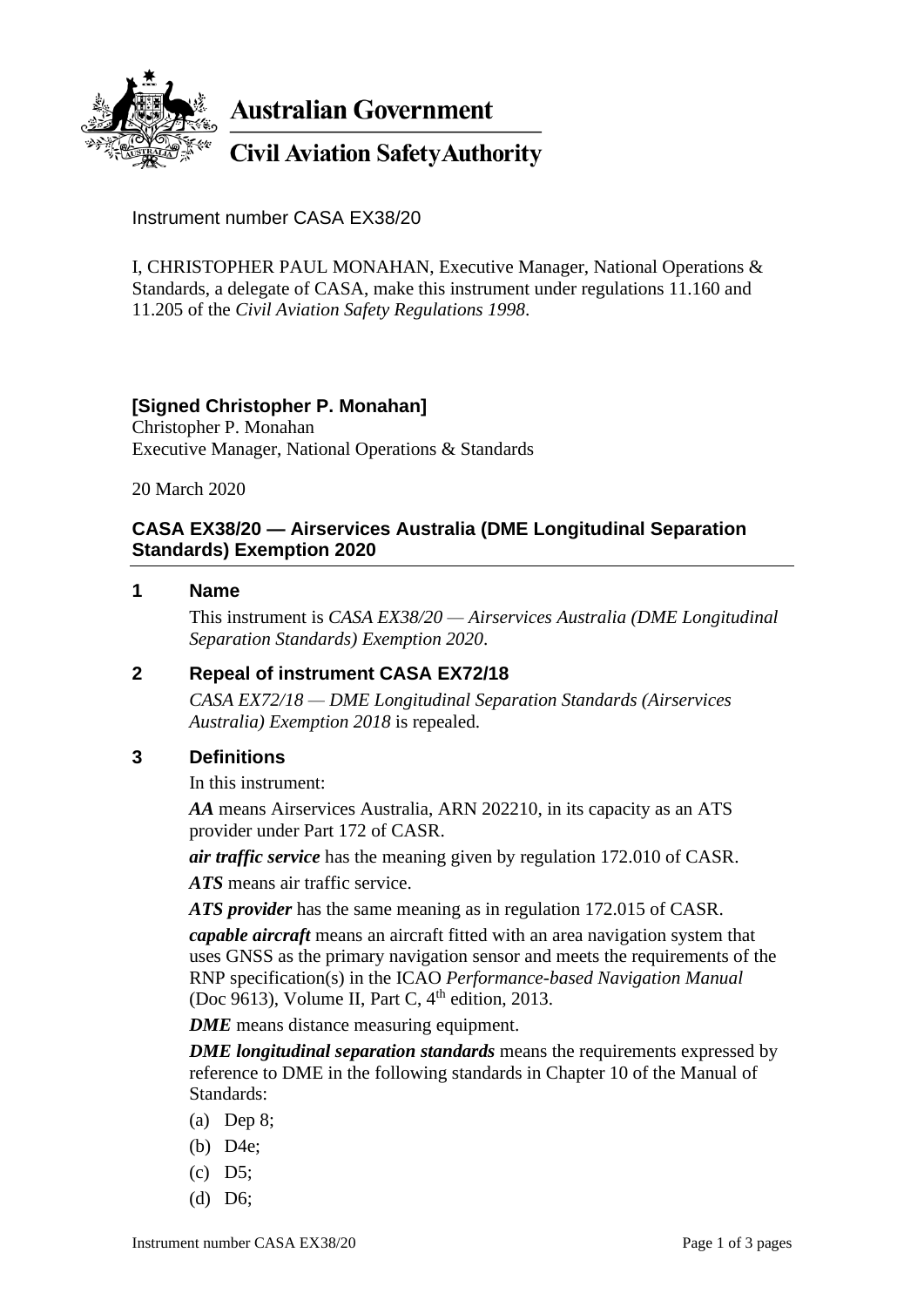- (e) D7;
- (f) D8a;
- (g) D8b;
- (h) D8c.

*GNSS* means global navigation satellite system.

*Manual of Standards* has the meaning given by regulation 172.010 of CASR.

*provider's operations manual* has the meaning given by regulation 172.010 of CASR.

#### **4 Application**

This instrument applies to AA in respect of its provision of ATS for longitudinal separation to capable aircraft based on distances calculated using GNSS equipment.

*Note* Longitudinal separation standards using GNSS as the primary navigation sensor are set out in the *Manual of Air Traffic Services* (MATS), which forms part of the AA provider's operations manual. Regulation 172.080 of CASR requires AA to comply with its provider's operations manual.

#### **5 Exemption**

AA is exempt from compliance with the following provisions:

- (a) subregulation 172.060 (1) of CASR, to the extent that the subregulation, read with the Manual of Standards, requires AA's provider's operations manual to include a description of the processes and documentation used to present to staff the relevant standards, rules and procedures relating to the DME longitudinal separation standards;
- (b) subregulation 172.060 (3) of CASR, to the extent that the subregulation requires AA's provider's operations manual to be updated to include the DME longitudinal separation standards;
- (c) subregulation 172.065 (1) of CASR, to the extent that the subregulation requires the provision of ATS in accordance with the DME longitudinal separation standards;
- (d) regulation 172.080 of CASR, to the extent that the regulation, read with AA's provider's operations manual:
	- (i) requires ATS to be provided in accordance with the provisions of the provider's operations manual that incorporates the standards, rules and procedures mentioned in paragraph (a); and
	- (ii) requires the provision of ATS in accordance with the DME longitudinal separation standards.

*Note 1* The mandatory content of a provider's operations manual is set out in subsection 2.1.2 of the Manual of Standards, for which paragraph 2.1.2.1 (r) mentions Chapter 10 of the Manual of Standards.

*Note* 2 Regulation 172.060 of CASR requires an ATS provider to maintain a provider's operations manual that complies with the standards set out in the Manual of Standards.

*Note 3* Subregulation 172.065 (1) requires an ATS provider to ensure that any ATS it provides is provided in accordance with the standards set out in the Manual of Standards and the standards set out in Annex 11 to the Chicago Convention.

*Note 4* Regulation 172.080 of CASR requires an ATS provider to ensure that any ATS it provides is provided in accordance with its provider's operations manual.